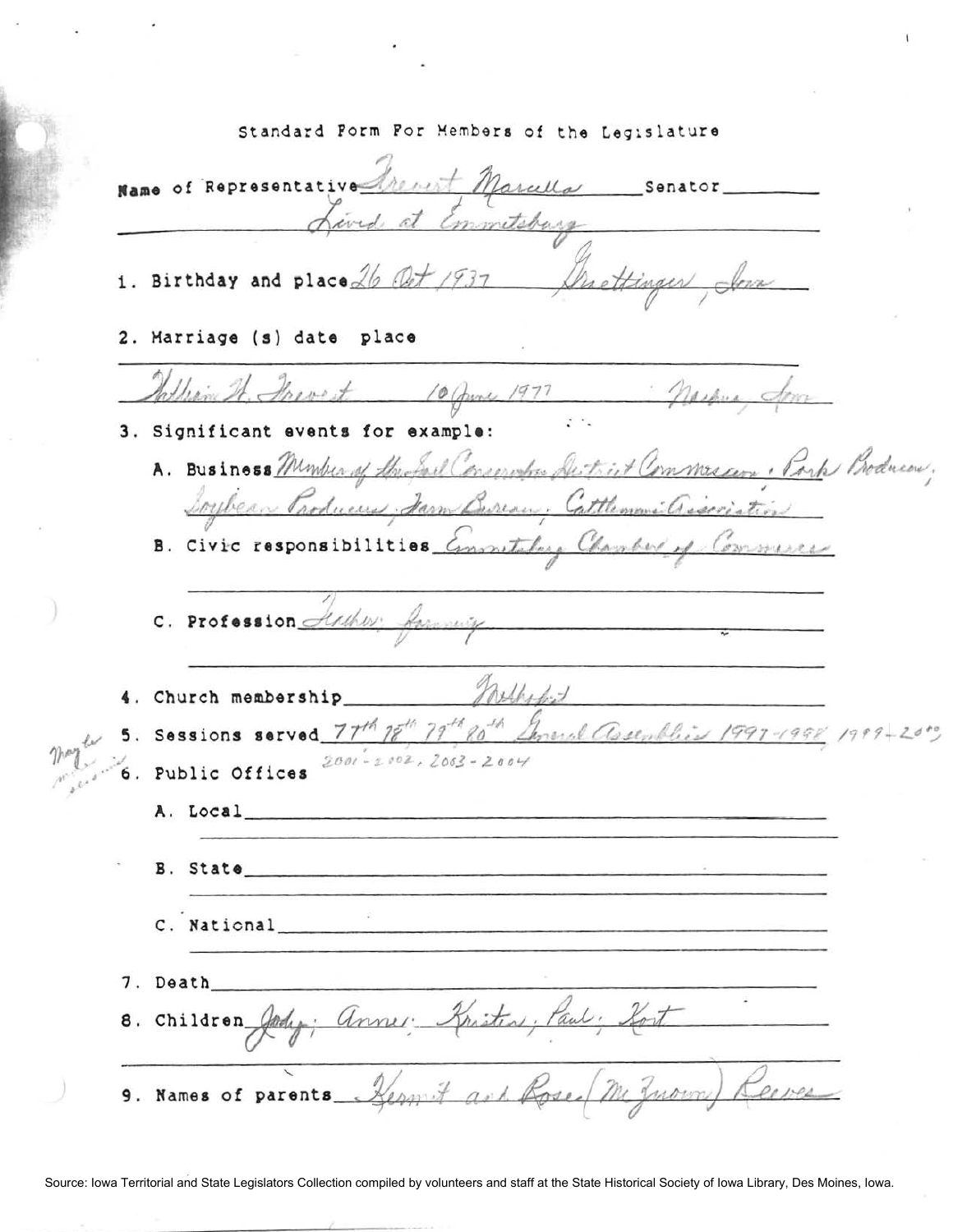Frevert, Marcie

10. Education attended rural grade school ; graduate of the Pella, Jown Hepp School, 1932 -- . 10. Education *Callended hural grade school; graduate of the*<br>Pella, Jose Thep School, 1932<br>A. A. Emmittedory Convenity Cellige, Emmitteday, four M A. in Elausten from Uniteresty of Jor, Cedar Stalls, Am 12. Other applicable information *Republicie* r applicable information republicant contraction --\_.\_------- --\_.\_---- -- --- - - -- ---------\_.\_---------- ---\_.\_------- -------------- --- \_ .- ---- -------.--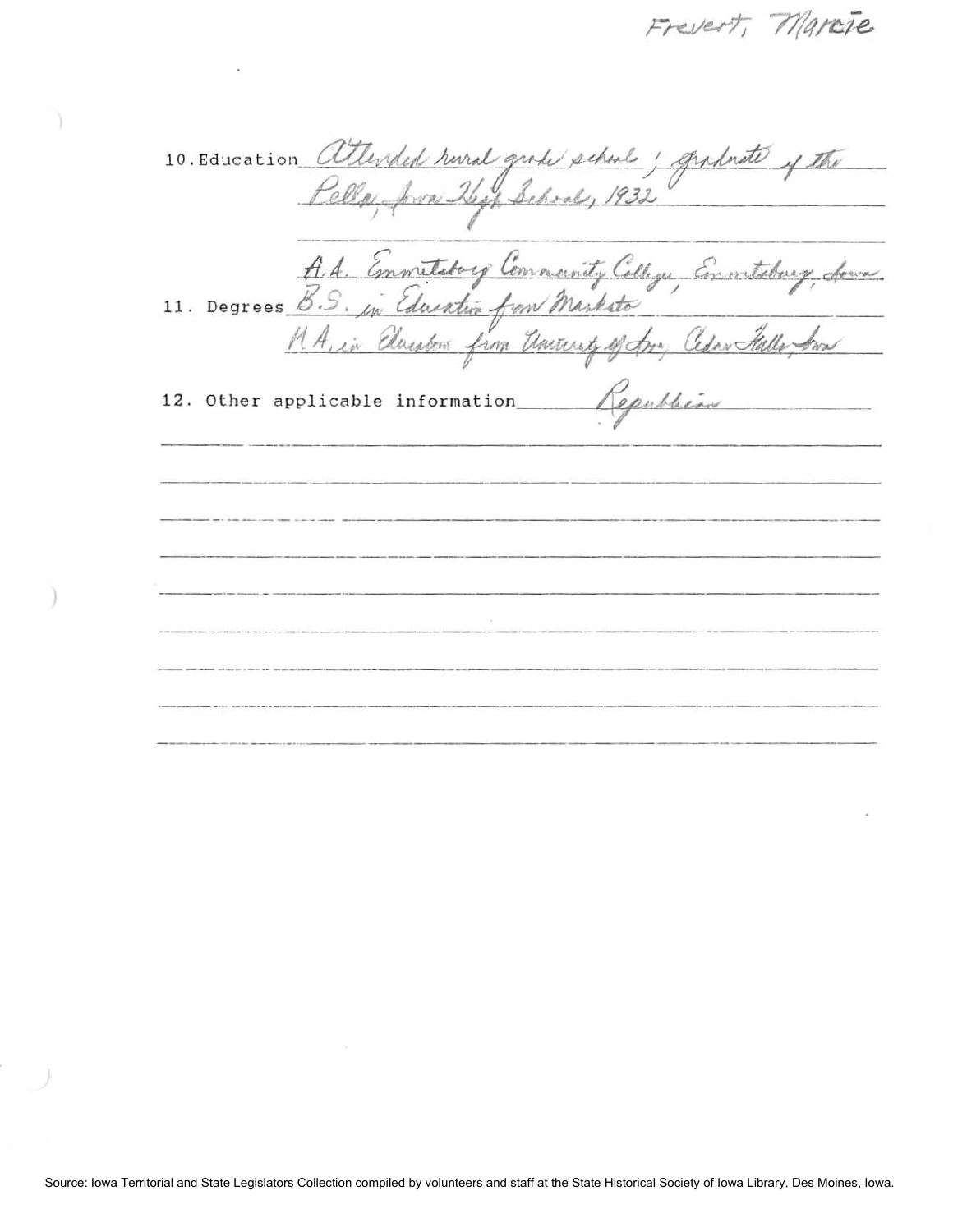Sources Log For Legislation Entries

Frevert, Marcie

 $\cdot$ 

 $\boldsymbol{\pi}$ 

## Applicability

 $\overline{\phantom{a}}$ 

| Source | Non Applicable Applicable Information obtained |                 |  |
|--------|------------------------------------------------|-----------------|--|
|        | Stat Nestrues Socday San Justinnia 4           | ¥.<br>$\bullet$ |  |
|        |                                                |                 |  |
|        |                                                |                 |  |
|        |                                                |                 |  |
|        |                                                | $1 + 1 - 1$     |  |
|        |                                                |                 |  |
|        |                                                |                 |  |
|        |                                                |                 |  |
|        |                                                |                 |  |
|        |                                                |                 |  |
|        |                                                |                 |  |
|        |                                                |                 |  |
|        |                                                |                 |  |
|        |                                                |                 |  |
|        |                                                |                 |  |
|        |                                                |                 |  |
|        |                                                |                 |  |
|        |                                                |                 |  |
|        |                                                |                 |  |
|        |                                                |                 |  |
|        |                                                |                 |  |
|        |                                                |                 |  |
|        |                                                |                 |  |
|        |                                                |                 |  |
|        |                                                |                 |  |
|        |                                                |                 |  |
|        |                                                |                 |  |
|        |                                                |                 |  |
|        |                                                |                 |  |
|        |                                                |                 |  |
|        |                                                |                 |  |
|        |                                                |                 |  |

Source: Iowa Territorial and State Legislators Collection compiled by volunteers and staff at the State Historical Society of Iowa Library, Des Moines, Iowa.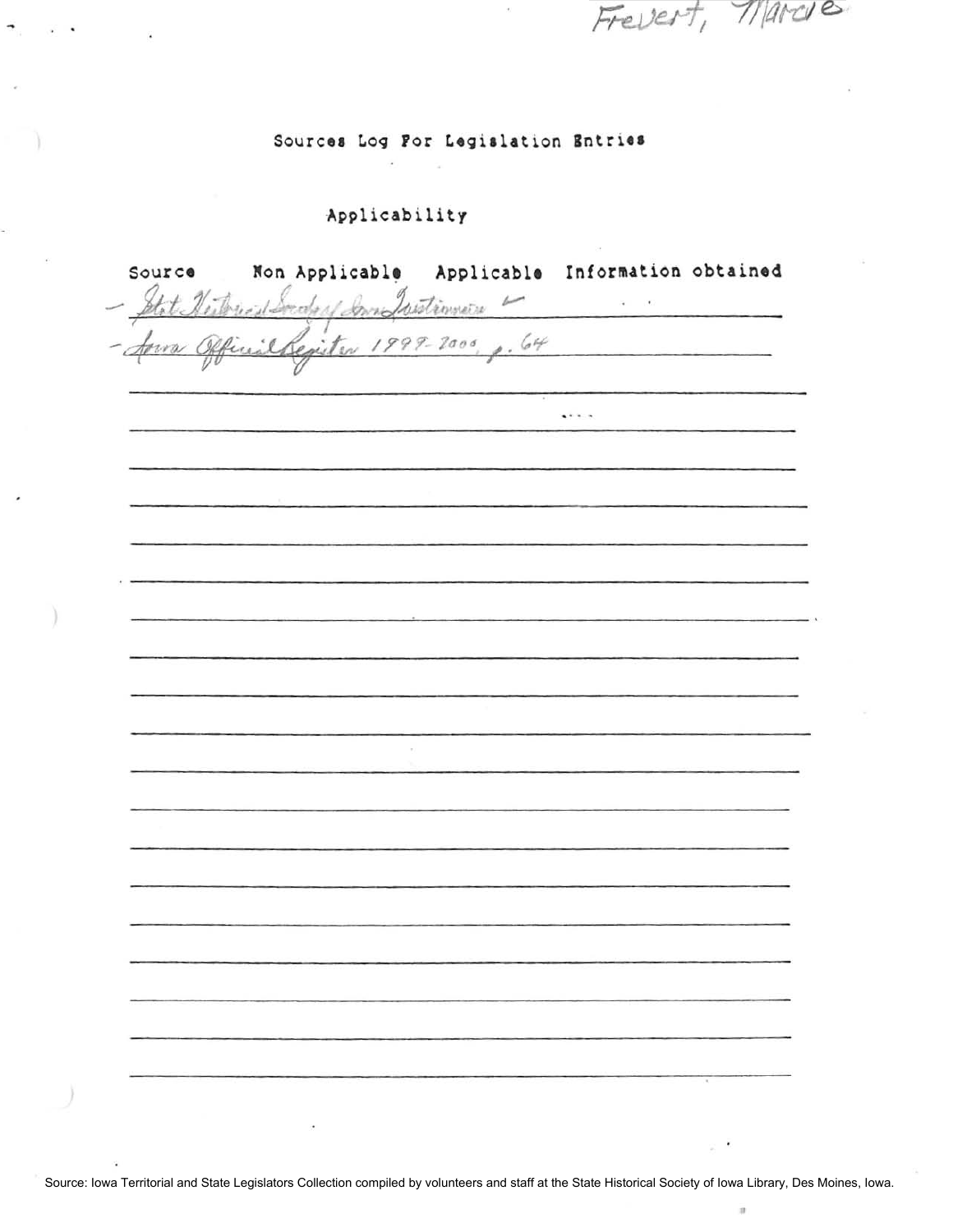| $13$ ang<br><b>STATE</b><br><b>STORICAL</b><br>SOCIETY of                                                                   |
|-----------------------------------------------------------------------------------------------------------------------------|
| NAME OF REPRESENTATIVE OR SENATOR Tharcie Frevert                                                                           |
| 1. BIRTHDATE AND PLACE 10/26/37 Griettinger, 10<br>2. MARRIAGE(S) TO WHOM/DATE/PLACE William N. Frevert 6-10-77 Little Brav |
|                                                                                                                             |
| 3. SIGNIFICANT EVENTS/ACCOMPLISHMENTS                                                                                       |
| A. BUSINESS                                                                                                                 |
| B. CIVIC DUTIES                                                                                                             |
| C. PROFESSION                                                                                                               |
| 4. RELIGIOUS AFFILIATION* United Methodist                                                                                  |
| (now serving )<br>Three<br>5. NUMBER OF LEGISLATIVE SESSIONS SERVED                                                         |
| <b>6. PUBLIC OFFICES HELD</b><br>A. LOCAL Soil Conservation District Commissioner                                           |
| B. STATE                                                                                                                    |
| C. NATIONAL                                                                                                                 |
| 7. CHILDREN Jody, Anne, Kristen, Kort<br>I. NAMES OF PARENTS Kermit (dec.) and Rose The Zuown Reeves                        |

\*Optional information<br>Source: Iowa Territorial and State Legislators Collection compiled by volunteers and staff at the State Historical Society of Iowa Library, Des Moines, Iowa.